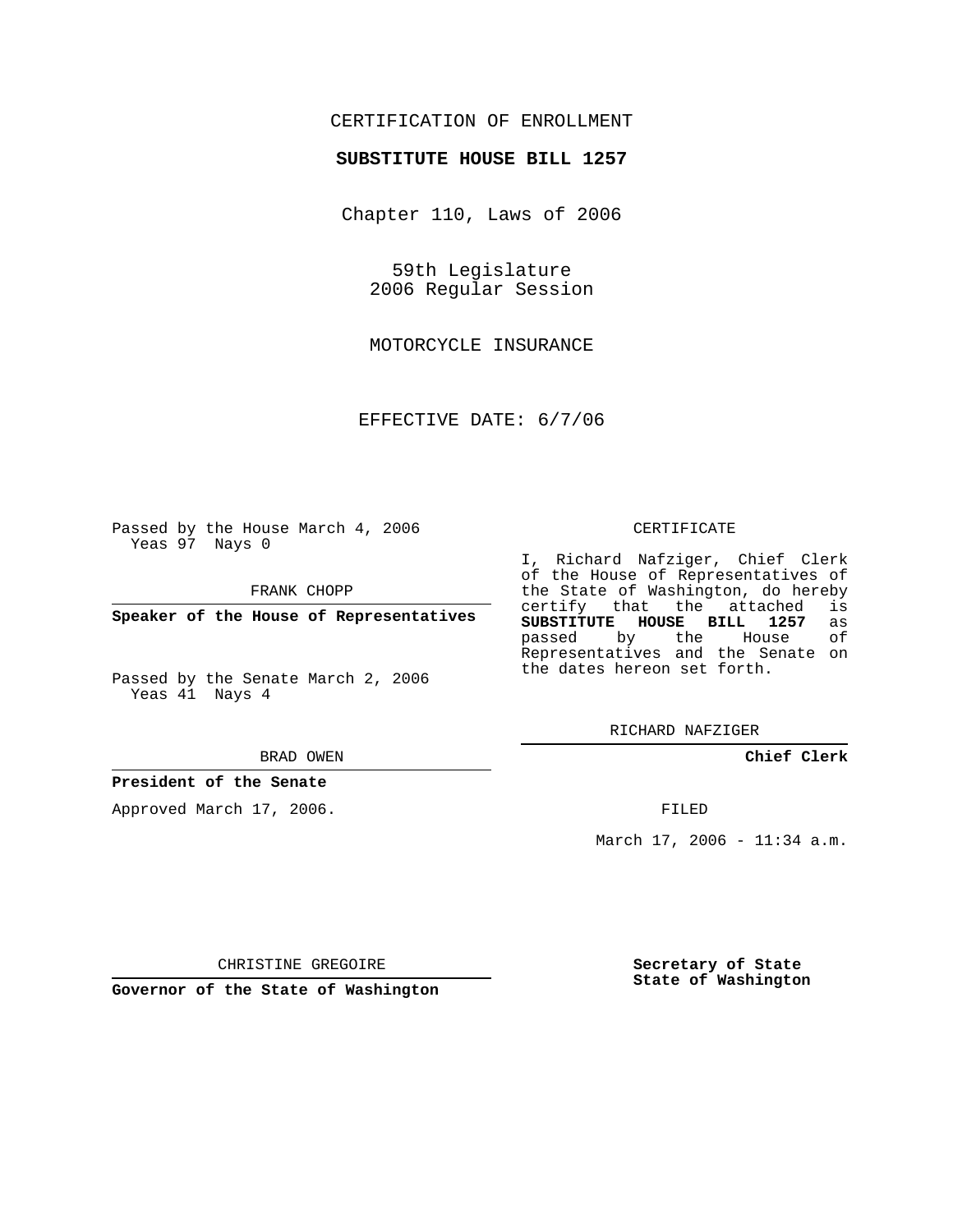# **SUBSTITUTE HOUSE BILL 1257** \_\_\_\_\_\_\_\_\_\_\_\_\_\_\_\_\_\_\_\_\_\_\_\_\_\_\_\_\_\_\_\_\_\_\_\_\_\_\_\_\_\_\_\_\_

\_\_\_\_\_\_\_\_\_\_\_\_\_\_\_\_\_\_\_\_\_\_\_\_\_\_\_\_\_\_\_\_\_\_\_\_\_\_\_\_\_\_\_\_\_

## AS AMENDED BY THE SENATE

Passed Legislature - 2006 Regular Session

## **State of Washington 59th Legislature 2006 Regular Session**

**By** House Committee on Financial Institutions & Insurance (originally sponsored by Representatives Roach, Kirby, Newhouse, Simpson, Holmquist, Haler, Upthegrove, O'Brien and Nixon)

READ FIRST TIME 02/10/05.

 AN ACT Relating to motorcycle or motor-driven cycle insurance coverage; and amending RCW 48.22.030.

BE IT ENACTED BY THE LEGISLATURE OF THE STATE OF WASHINGTON:

 **Sec. 1.** RCW 48.22.030 and 2004 c 90 s 1 are each amended to read as follows:

 (1) "Underinsured motor vehicle" means a motor vehicle with respect to the ownership, maintenance, or use of which either no bodily injury or property damage liability bond or insurance policy applies at the time of an accident, or with respect to which the sum of the limits of liability under all bodily injury or property damage liability bonds and insurance policies applicable to a covered person after an accident is less than the applicable damages which the covered person is legally entitled to recover.

 (2) No new policy or renewal of an existing policy insuring against loss resulting from liability imposed by law for bodily injury, death, or property damage, suffered by any person arising out of the ownership, maintenance, or use of a motor vehicle shall be issued with respect to any motor vehicle registered or principally garaged in this state unless coverage is provided therein or supplemental thereto for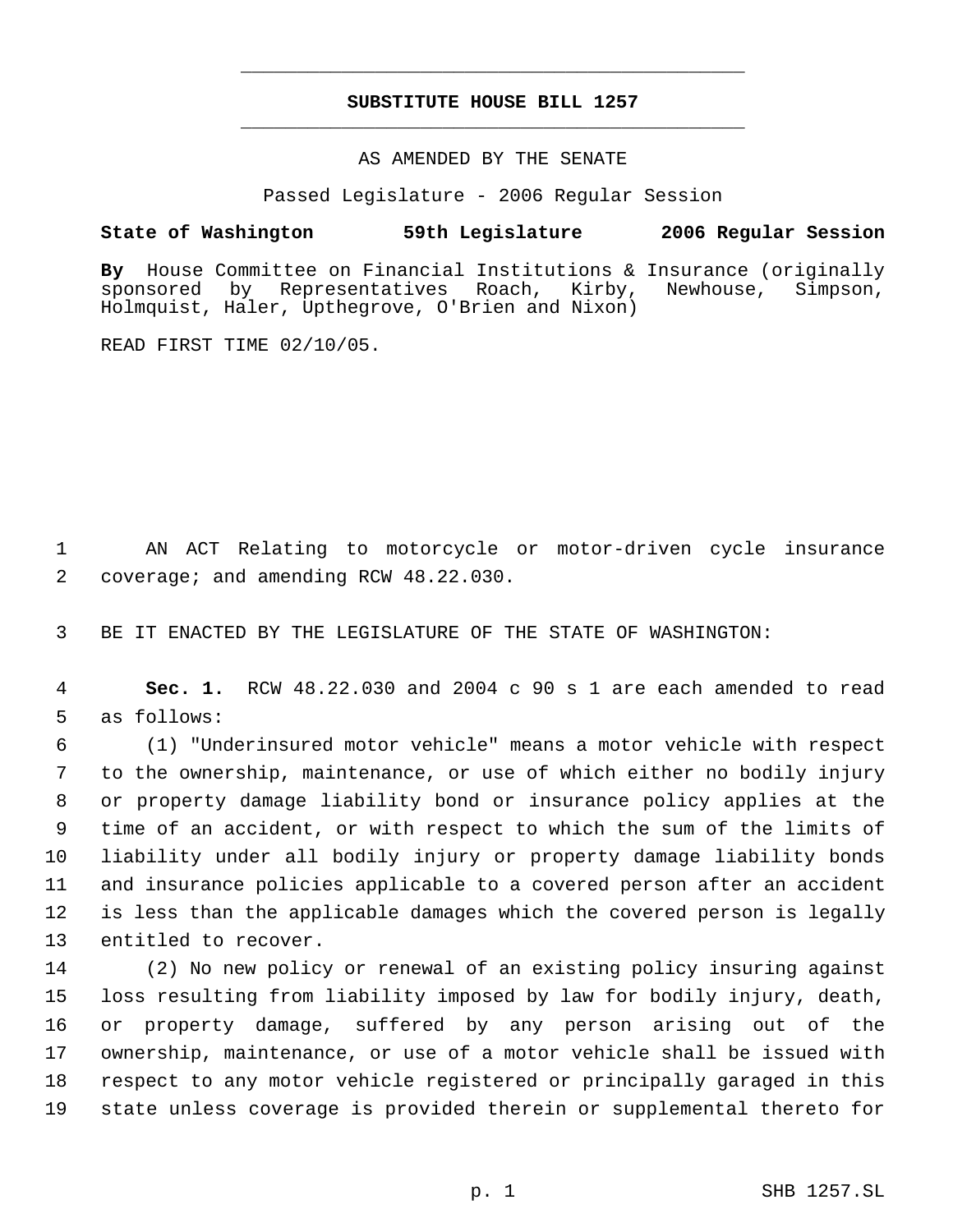the protection of persons insured thereunder who are legally entitled to recover damages from owners or operators of underinsured motor vehicles, hit-and-run motor vehicles, and phantom vehicles because of bodily injury, death, or property damage, resulting therefrom, except while operating or occupying a motorcycle or motor-driven cycle, and except while operating or occupying a motor vehicle owned or available for the regular use by the named insured or any family member, and which is not insured under the liability coverage of the policy. The coverage required to be offered under this chapter is not applicable to general liability policies, commonly known as umbrella policies, or other policies which apply only as excess to the insurance directly applicable to the vehicle insured.

 (3) Except as to property damage, coverage required under subsection (2) of this section shall be in the same amount as the insured's third party liability coverage unless the insured rejects all or part of the coverage as provided in subsection (4) of this section. Coverage for property damage need only be issued in conjunction with coverage for bodily injury or death. Property damage coverage required under subsection (2) of this section shall mean physical damage to the insured motor vehicle unless the policy specifically provides coverage for the contents thereof or other forms of property damage.

 (4) A named insured or spouse may reject, in writing, underinsured coverage for bodily injury or death, or property damage, and the requirements of subsections (2) and (3) of this section shall not apply. If a named insured or spouse has rejected underinsured coverage, such coverage shall not be included in any supplemental or renewal policy unless a named insured or spouse subsequently requests such coverage in writing. The requirement of a written rejection under this subsection shall apply only to the original issuance of policies issued after July 24, 1983, and not to any renewal or replacement policy.

 (5) The limit of liability under the policy coverage may be defined as the maximum limits of liability for all damages resulting from any one accident regardless of the number of covered persons, claims made, or vehicles or premiums shown on the policy, or premiums paid, or vehicles involved in an accident.

(6) The policy may provide that if an injured person has other